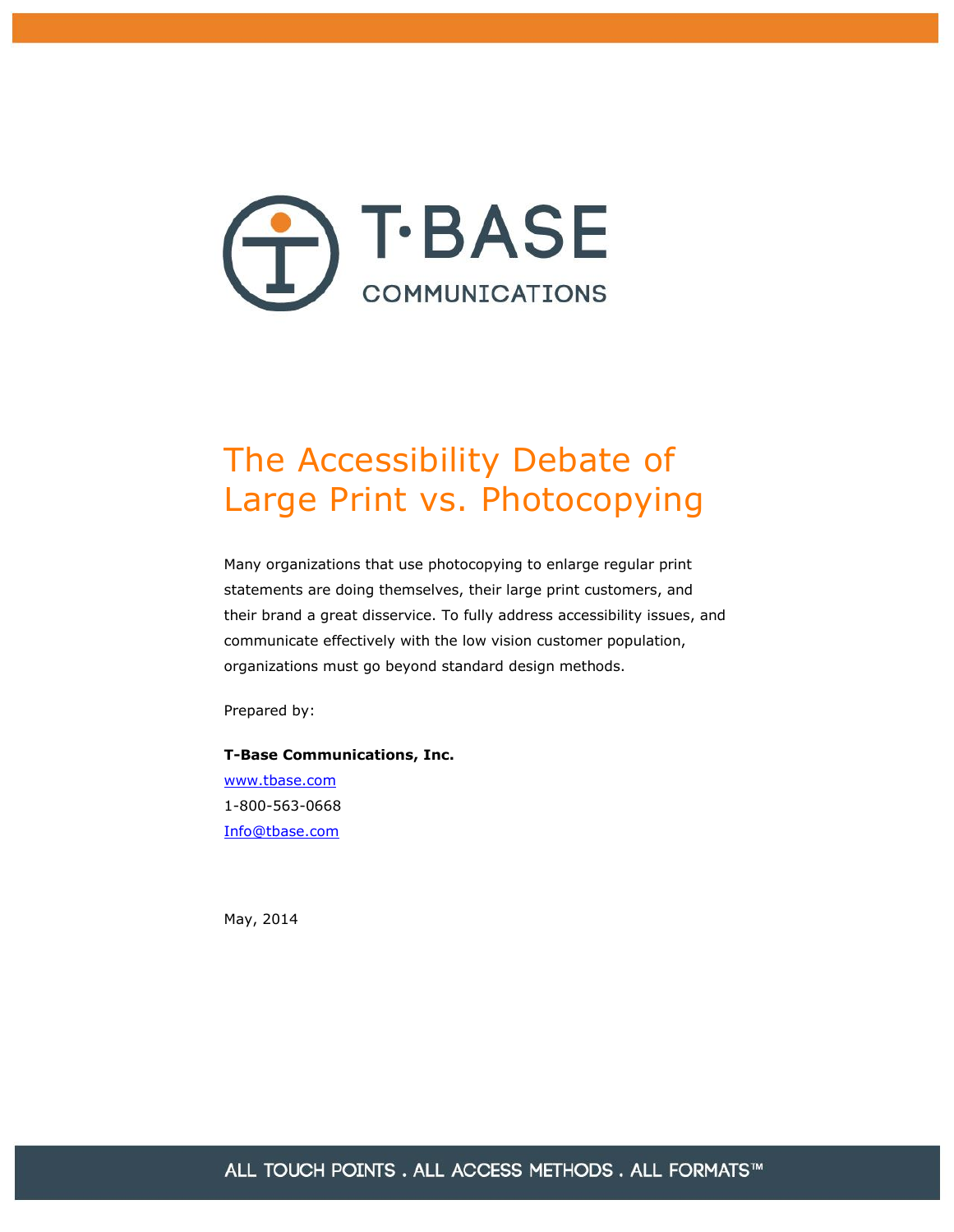

Due to existing accessibility legislation and other related standards and regulations, financial institutions must consider how they are communicating statement information to their low vision users and it is also good business. Financial clients with disabilities have a combined disposable income of an estimated \$20-25 billion per year. And the fully sighted community assigns brand equity to companies and organizations who consider inclusiveness and accessibility as first class operating principles.

(Reference: [http://drumbeatconsulting.com/market/\). In](http://drumbeatconsulting.com/market/) light of these facts, organizations must ask and answer some critical questions:

#### **Can I afford to exclude this important audience simply because my products and services are not fully accessible?**

#### **If I have made an attempt to accommodate, how can I be sure that my solution is truly good enough?**

Many organizations that use photocopying to enlarge regular print statements are doing themselves, their large print customers and their brand a great disservice. To fully address accessibility issues, and communicate effectively with the low vision customer population, organizations must go beyond standard design methods. Customer focused access must be taken into consideration to fully address the particular needs of this important audience.

| <b>The first listene hand?</b><br><b>AMERIA CORPORA</b><br>Chrag Tax (7 to to |                                                                                                                                                                                                                                                                                                                     |                                                              | Auswellahm P (214)                                                                                                                                                                                                                                                                                                                                                                |                                                                                                                                                                                   |                                                                                                                                                                                                                                                                                                                                                                                                                                                                                                                                         |
|-------------------------------------------------------------------------------|---------------------------------------------------------------------------------------------------------------------------------------------------------------------------------------------------------------------------------------------------------------------------------------------------------------------|--------------------------------------------------------------|-----------------------------------------------------------------------------------------------------------------------------------------------------------------------------------------------------------------------------------------------------------------------------------------------------------------------------------------------------------------------------------|-----------------------------------------------------------------------------------------------------------------------------------------------------------------------------------|-----------------------------------------------------------------------------------------------------------------------------------------------------------------------------------------------------------------------------------------------------------------------------------------------------------------------------------------------------------------------------------------------------------------------------------------------------------------------------------------------------------------------------------------|
|                                                                               |                                                                                                                                                                                                                                                                                                                     |                                                              | <b>Manhooding Konvertisit Presin</b>                                                                                                                                                                                                                                                                                                                                              |                                                                                                                                                                                   |                                                                                                                                                                                                                                                                                                                                                                                                                                                                                                                                         |
| <b>Ton Baker</b>                                                              |                                                                                                                                                                                                                                                                                                                     | <b>SALE</b>                                                  | And COSTA                                                                                                                                                                                                                                                                                                                                                                         | 1.MP                                                                                                                                                                              |                                                                                                                                                                                                                                                                                                                                                                                                                                                                                                                                         |
| Vienna Fortun Fax                                                             |                                                                                                                                                                                                                                                                                                                     | <b>ACCHE</b>                                                 | Ch. Early and phone corpora-<br>his advance is much just                                                                                                                                                                                                                                                                                                                          |                                                                                                                                                                                   | <b>Blue from American Express(SM)</b>                                                                                                                                                                                                                                                                                                                                                                                                                                                                                                   |
| Permane Day Street                                                            |                                                                                                                                                                                                                                                                                                                     | <b>ALCOHOL:</b>                                              | <b>Council September</b><br><b>Barnett School</b>                                                                                                                                                                                                                                                                                                                                 | <b>ATACHER</b>                                                                                                                                                                    |                                                                                                                                                                                                                                                                                                                                                                                                                                                                                                                                         |
|                                                                               | Lee Parame Keener, With the terminal area Measure Paramet Discher<br>As formed the first lend above you are here it per a les for al spin.<br>Will safe you finding APE and he instruct to the Fourty of the all you.                                                                                               |                                                              | <b>Business Country</b><br>has these<br>Aug.                                                                                                                                                                                                                                                                                                                                      | are it.<br>$-$<br>$-$<br><b>Service</b>                                                                                                                                           |                                                                                                                                                                                                                                                                                                                                                                                                                                                                                                                                         |
| $-$                                                                           | Heatern Fordert Vandag, 17 24 and colle the entrepreneur and partial<br>tion will precise to interest and a will take you happy to pay off your holistics. For                                                                                                                                                      |                                                              | <b>Senathepi</b>                                                                                                                                                                                                                                                                                                                                                                  | senten.                                                                                                                                                                           | Account Ending 0-12345                                                                                                                                                                                                                                                                                                                                                                                                                                                                                                                  |
| Frenchen sitten:<br>the photo d'un bas registre                               | <b>Vanilan of to home</b><br>during the mount in                                                                                                                                                                                                                                                                    | <b>Indian Admirable</b><br>amond and 4.                      | <b>Hara Redeemd</b><br><b><i>Unions Property</i></b>                                                                                                                                                                                                                                                                                                                              | scratch<br><b>MARCH</b>                                                                                                                                                           |                                                                                                                                                                                                                                                                                                                                                                                                                                                                                                                                         |
| <b>Hall By</b>                                                                | mon.<br><b>Laught</b>                                                                                                                                                                                                                                                                                               | $\sim$                                                       | <b>Council Ave</b><br>Analytis Trivel<br>Call Motor Link                                                                                                                                                                                                                                                                                                                          | <b>BIANEWA</b><br><b>SLAMP</b>                                                                                                                                                    |                                                                                                                                                                                                                                                                                                                                                                                                                                                                                                                                         |
| <b>Manuel Ferrett Dec</b>                                                     | If you would like information shoul could connecting animate, and 1-400 7/1-4014.                                                                                                                                                                                                                                   |                                                              | Analytic Card                                                                                                                                                                                                                                                                                                                                                                     | NAME OF                                                                                                                                                                           |                                                                                                                                                                                                                                                                                                                                                                                                                                                                                                                                         |
|                                                                               | (2) hopes the prevalent photograph a couple                                                                                                                                                                                                                                                                         |                                                              | they is billing front in                                                                                                                                                                                                                                                                                                                                                          |                                                                                                                                                                                   | \$60.00                                                                                                                                                                                                                                                                                                                                                                                                                                                                                                                                 |
|                                                                               |                                                                                                                                                                                                                                                                                                                     |                                                              | Customer Class                                                                                                                                                                                                                                                                                                                                                                    |                                                                                                                                                                                   | \$15.00                                                                                                                                                                                                                                                                                                                                                                                                                                                                                                                                 |
|                                                                               | ITINGTANTIOLPEGH-END COUTURE.                                                                                                                                                                                                                                                                                       |                                                              | $\begin{picture}(20,10) \put(0,0){\line(1,0){10}} \put(10,0){\line(1,0){10}} \put(10,0){\line(1,0){10}} \put(10,0){\line(1,0){10}} \put(10,0){\line(1,0){10}} \put(10,0){\line(1,0){10}} \put(10,0){\line(1,0){10}} \put(10,0){\line(1,0){10}} \put(10,0){\line(1,0){10}} \put(10,0){\line(1,0){10}} \put(10,0){\line(1,0){10}} \put(10,0){\line(1$<br>Catalog Corp., Tel: Planet |                                                                                                                                                                                   | 01/05/11                                                                                                                                                                                                                                                                                                                                                                                                                                                                                                                                |
|                                                                               | A Planet fold as the polynomial balon, denote and a man with post-payment $\hskip1.6cm -\hskip1.6cm 3$<br>ANOTHER STATISTICS.<br>ULLIANCES.<br>CONTRACT AND AVE<br>Check here of pole with our or<br>planet passion has changed.<br>to the changes of the state with<br>positions and (4513) and continues the pro- | <b>GANCOTANIE</b><br>NAME AND DESCRIPTIONS OF REAL PROPERTY. | $\mathbf{G}$<br>FOR ALANDATORY AT THE ENGINEER AN ALAND TO A 44 YO F CHANGE AND A STATE OF A STATE OF A STATE OF A STATE OF A<br>AN ADVISORATE ADVANTAGEMENTATION AND ADVANTAGE AND ADVANTAGEMENT AREA OF                                                                                                                                                                         | <b>Superintendent</b><br>hope would wanted on all decayes as<br>hides shock payable to handcom Copyrin<br>Permane Date Line<br>Sun Debaut<br><b>Secret</b><br><b>Summittee St</b> | If we do not receive your Minimum Payment Due by the Payment Due<br>Date listed above, you may have to pay a late fee of up to \$35.00 and<br>your Purchase APR may be increased to the Penalty APR of 27.24%.<br>If you make only the minimum payment each period, you will pay more<br>in interest and it will take you longer to pay off your balance. For<br>If you make no additional charges and each month you pay;<br>You will pay off the balance shown on this statement in about;<br>And you will pay an estimated total of; |
|                                                                               |                                                                                                                                                                                                                                                                                                                     |                                                              |                                                                                                                                                                                                                                                                                                                                                                                   |                                                                                                                                                                                   |                                                                                                                                                                                                                                                                                                                                                                                                                                                                                                                                         |

In this white paper, you will learn:

- · The fundamental problems surrounding photocopy enlargement
- Interpreting accessibility legislation as it relates to your business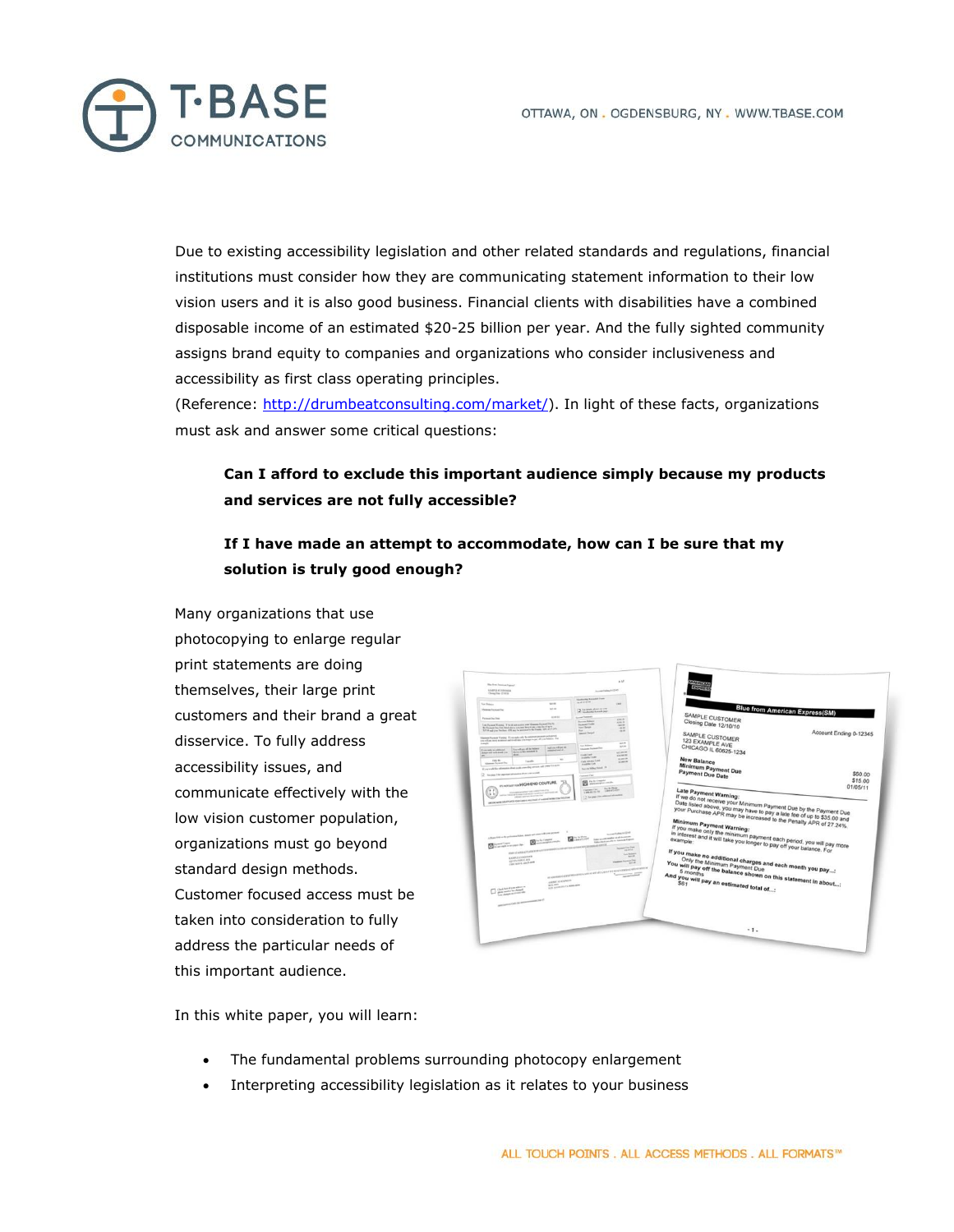

- · The features that contribute to the readability and accessibility of large print statements
- Feedback received from the large print community on their usability and readability preferences

# Compelling statistics that you need to know

- · Because of our longer life expectancy, we are experiencing loss of physical and sensory ability as we age. It is reasonable to expect that the group of older individuals who have low vision will grow.
- With the growing number of seniors, the demand for large print can expect to rise. It is estimated that senior citizens are expected to make up about 60% of our North American population and own about 70% of our banking assets. *Jeff N Marquis and Kerry J Harrison January 2006 - Special Business Needs Consultants.*
- · In 2001, *Statistics Canada* identified 610,950 Canadians as having difficulty seeing ordinary newsprint or clearly seeing the face of someone from four metres.
- · According to *Statistics Canada*, seniors will make up 21 percent of the Canadian population alone by 2026 compared to 13 percent in 2000.
- · According to the World Health Organization, 285 million people are visually impaired worldwide; 39 million are blind; and 246 million have low vision.

# Is photocopying 'good enough'?

Using a photocopier's zoom feature to increase readability for users requiring large print is not recommended. Photocopying can result in reproduction issues such as low contrast and poor quality.

Also, it does not adhere to the large print standards and conventions established to maximize readability through the uniformity of font size and style, high contrast, and layout design.

In addition to brand image issues, here are some of the fundamental problems surrounding photocopy enlargement:

- · Incompatible with assistive technology (i.e. magnifiers, CCTV etc.) which rely upon 8.5x11 format, high contrast, sans serif fonts, etc.
- · Incompatible with reading style of most low vision readers (i.e. columnar layouts, mixed font types etc.).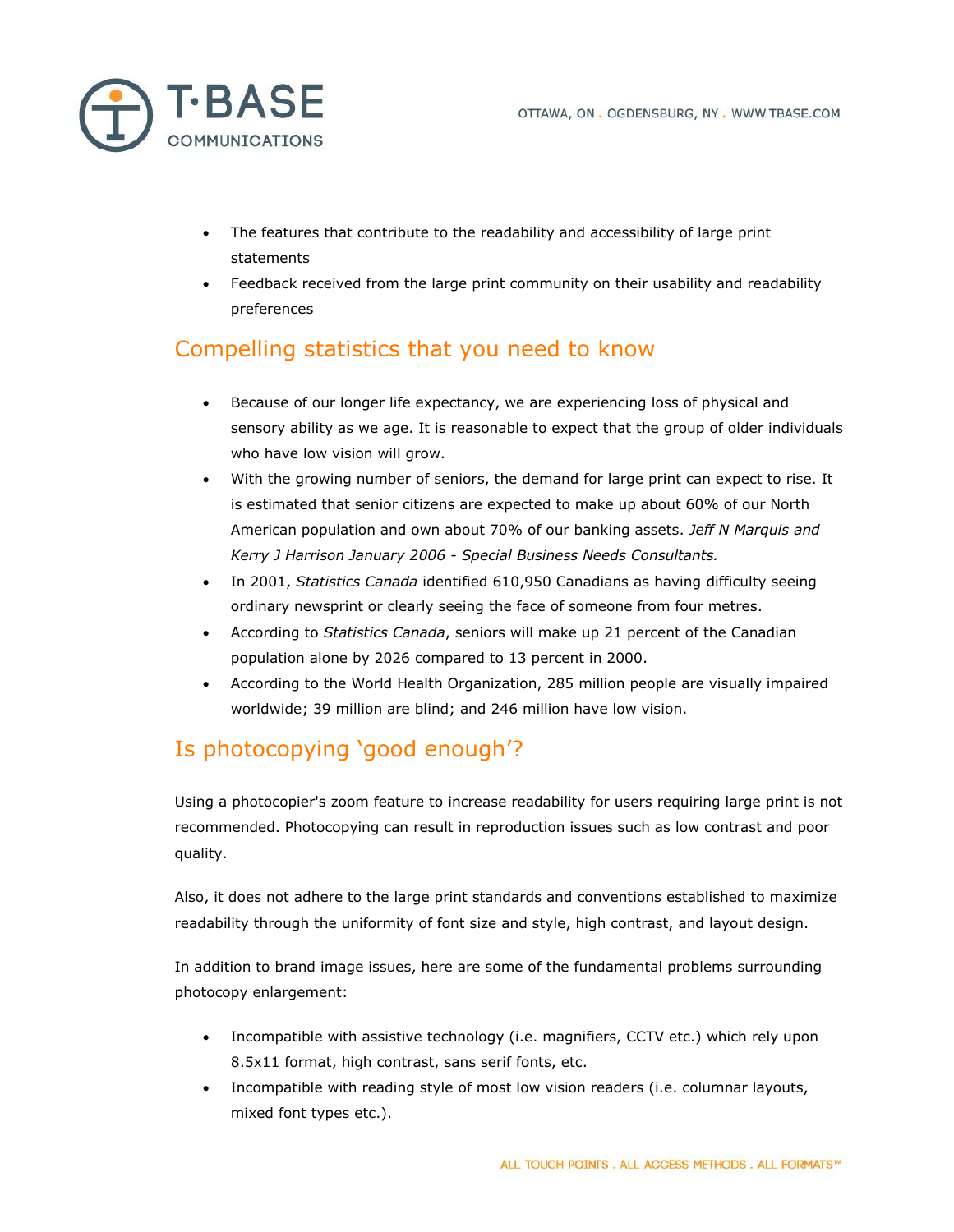

- Does not adhere to widely accepted guidelines and standards for AODA & ADA accommodation.
- Large paper size creates unwieldy filing problems.
- Photocopy enlargement can result in blurry, fuzzy images that are unintelligible and unrecognizable to low vision readers.



### How to Remain Compliant

We are often asked by our customers to provide them with specific guidance in interpreting accessibility legislation as it relates to their business. In general, we advise our customers that in order to remain compliant, they must consider the marriage with specific banking regulations that apply across their entire customer base. For example, consider the combination of U.S regulation known as "Truth in Lending, *Reg Z* "

[\(http://www.fdic.gov/regulations/laws/rules/6500-1400.html\), which](http://www.fdic.gov/regulations/laws/rules/6500-1400.html) governs such things as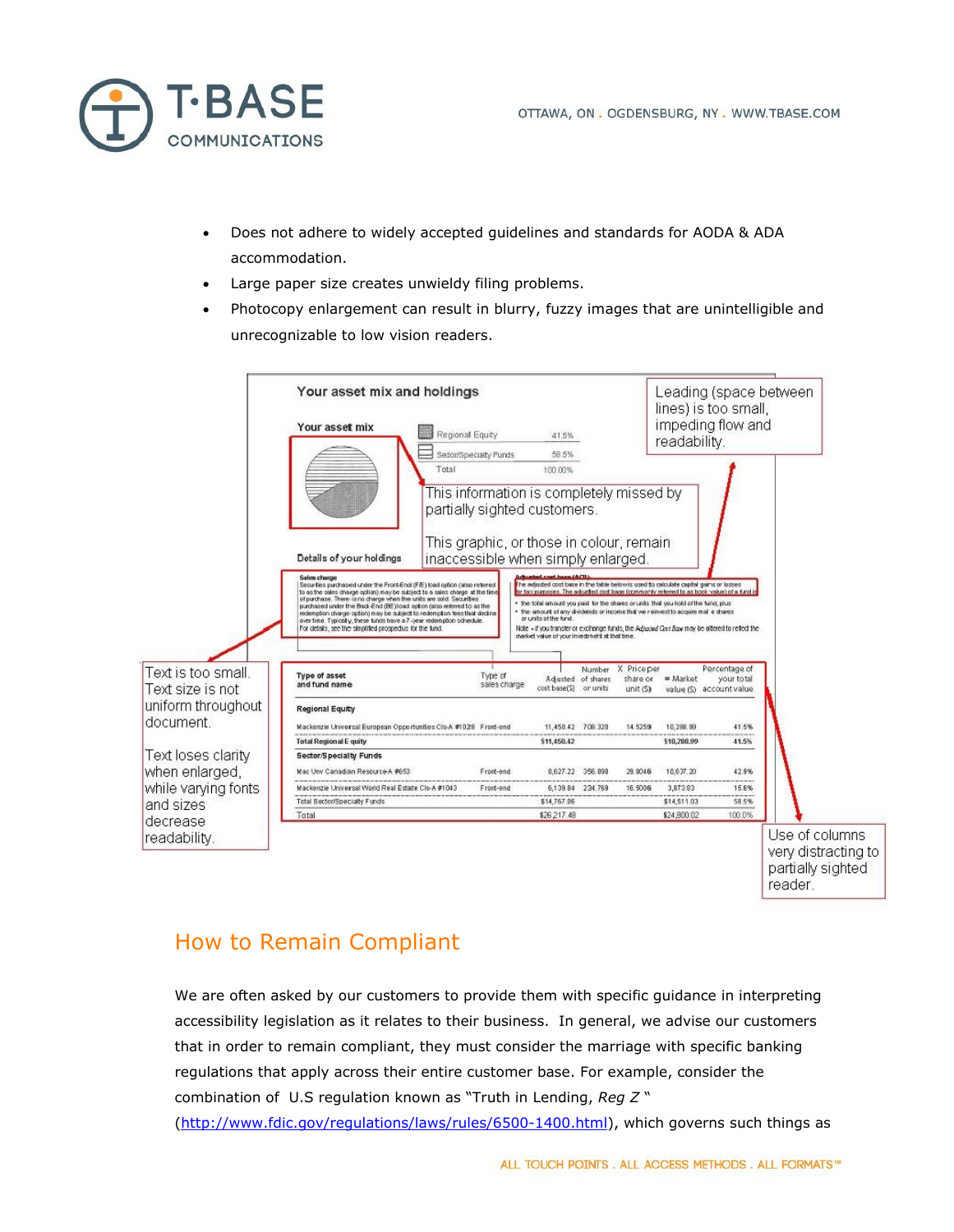

disclosure of fees and the requirement for periodic statements of credit with the requirements of the Americans with Disabilities Act , (ADA), (which prohibits discrimination against individuals with disabilities by businesses that serve the public).

Among other things, the ADA requires financial institutions, accountants, lawyers, doctors and other businesses to provide auxiliary aids and services that are necessary for effective communication. In the case of blind and low vision individuals, auxiliary aids include qualified readers, assistance in filling out forms and written materials provided in alternate formats, such as braille, large print, audio recordings or accessible electronic formats such as e-text or accessible HTML.

For those businesses that operate in Ontario, Canada the Accessibility Standard for Information and Communications of the Accessibility for Ontarians with Disabilities Act, 2005 (AODA) legislation must be considered to ensure businesses and organizations make their information accessible for people with disabilities.

To be compliant with AODA, the ADA, and Reg Z information whose disclosure is governed by Reg Z MUST be furnished in a form that is seen by the recipient to be fully accessible and MUST provide service at a level equivalent to those without a disability (privacy protection, timely delivery etc.). While providing photocopy enlargement may be seen by sighted individuals as a valid attempt to accommodate, the fact that blindness organizations, or low vision individuals strongly prefer a large print presentation means that the organization can be found offside of applicable disability legislation. And to the extent that photocopy enlargement is inaccessible to many low vision customers, the organization could further be found to be in violation of the original disclosure regulation!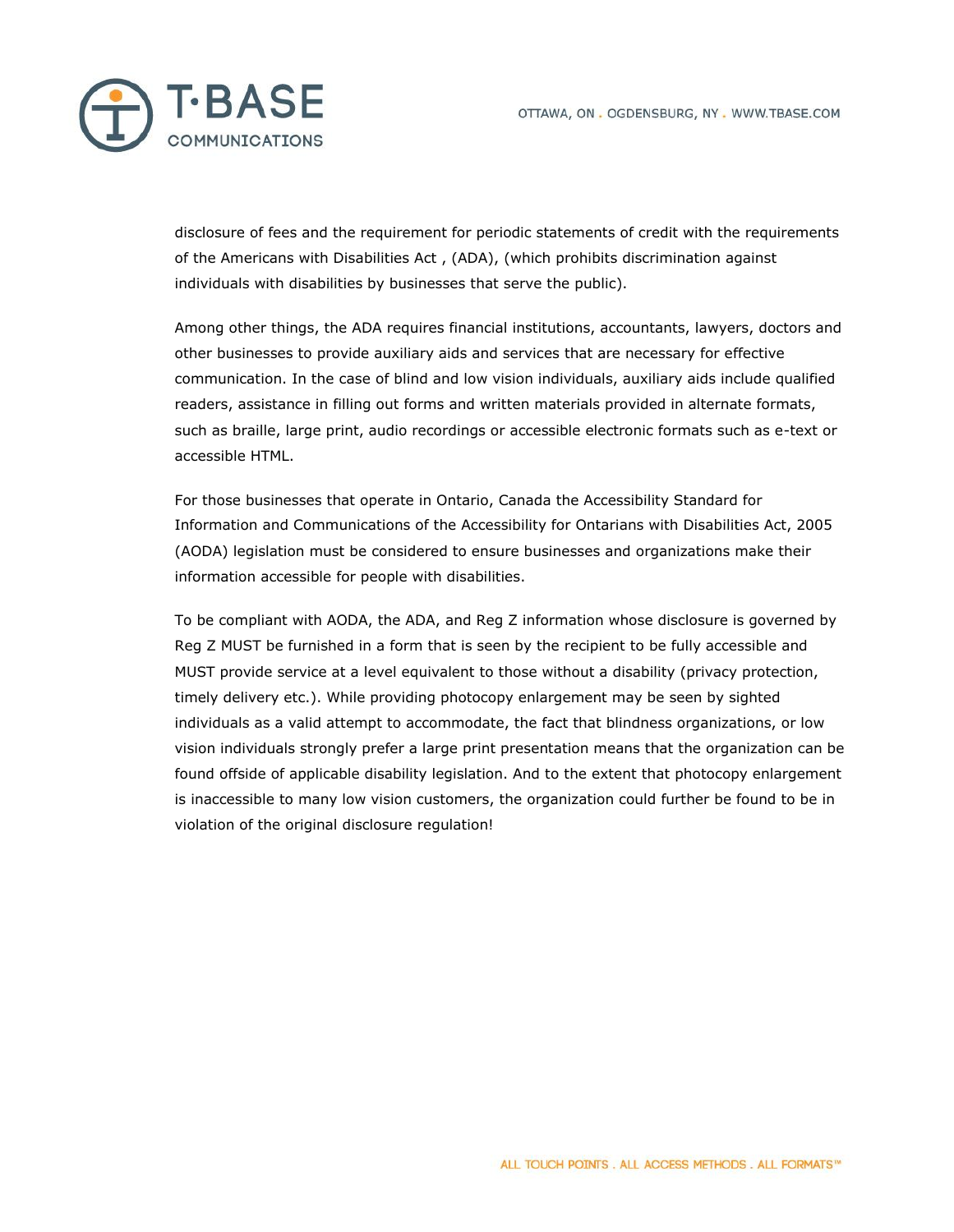



### The Solution is Clear!

In addition to accessibility legislation, below are links to various documents published by respected blindness organizations. They cite a range of features that contribute to the readability and accessibility of large print statements, and make clear that photocopy enlargement is NOT an acceptable solution in the eyes of the intended audience.

<http://acb.org/node/750> <http://www.aph.org/edresearch/lpguide.htm> <http://www.cclvi.org/large-print-guidelines.html>

# Case Study

To help illuminate specifics, it is best to make reference to recent case law that most explicitly demonstrates how the US Department of Justice is applying the ADA laws in the financial services industry, and to specific guidance from the ADA that pertains to the banking sector: [http://www.ada.gov/wells\\_fargo/](http://www.ada.gov/wells_fargo/)

In this case, Wells Fargo was found to be offside by virtue of their refusal to replace a system that they had in place, and believed to be adequate or "good enough", with an accommodation preferred by their deaf and hard of hearing customers. This was seen to be a failure to accommodate, and thus discriminatory. A choice to use Photocopy Enlargement, rather than designed large print (which is clearly preferred by the low vision community) could easily be seen in this light. Title III of the ADA is specifically interpreted, in this Department of Justice judgment, to require that financial institutions accommodate blind and low vision customers with alternate formats such as braille, large print and audio – formats that they find maximally accessible, and that they therefore prefer.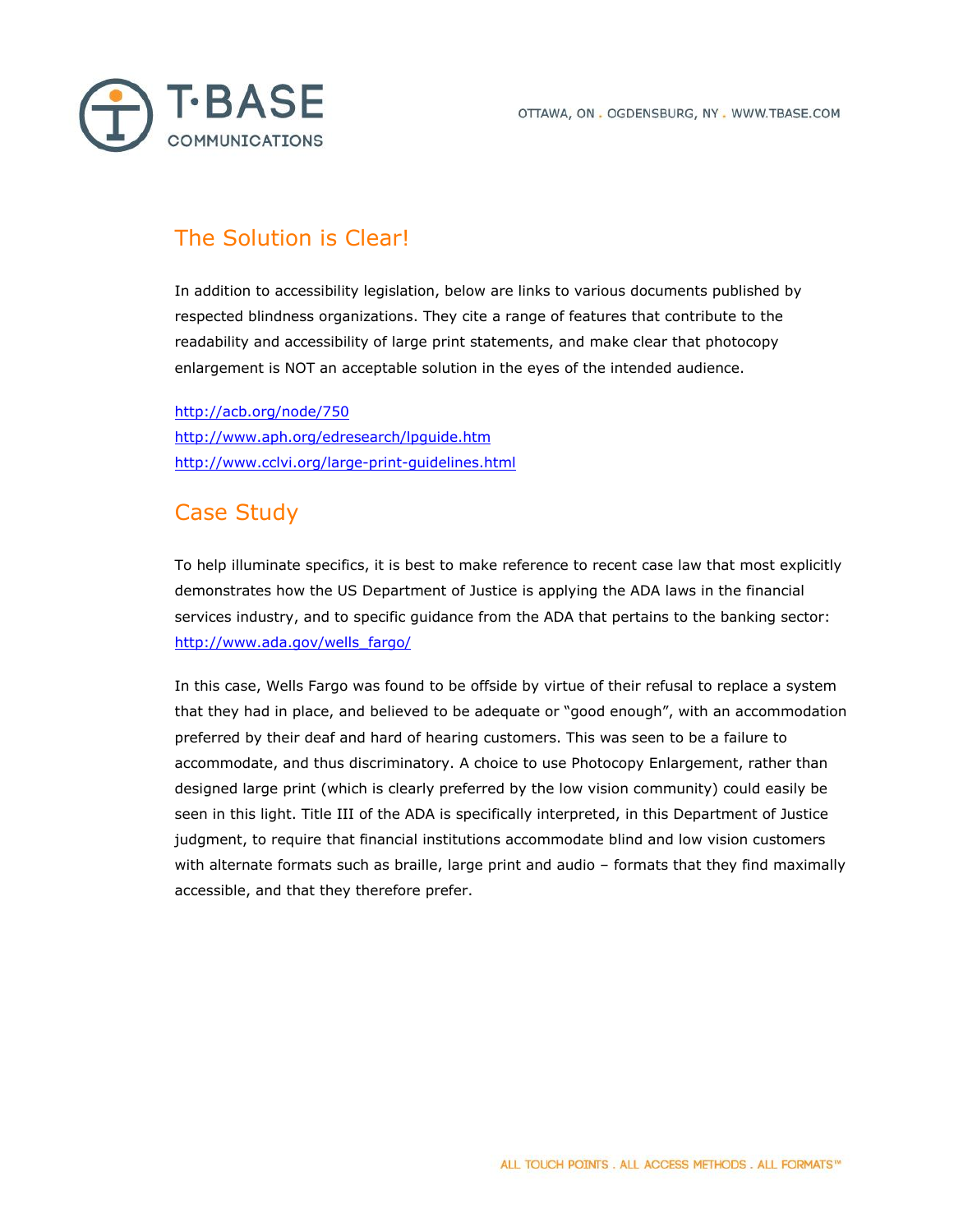

# Large print vs. Photocopying

In this section we will summarize a number of key attributes of a properly formatted large print document, and indicate specifically how a photocopy enlargement misses the mark:

| Large Print Standards                                                                                                                                   | Photocopy Enlargement                                                                                                                                                                                                                                                                                                                                                                                                                                  |
|---------------------------------------------------------------------------------------------------------------------------------------------------------|--------------------------------------------------------------------------------------------------------------------------------------------------------------------------------------------------------------------------------------------------------------------------------------------------------------------------------------------------------------------------------------------------------------------------------------------------------|
| Large print standards prescribe fonts of 18pt<br>or higher, and call for the uniformity of font<br>size and style, high contrast, and layout<br>design. | Poor reproduction quality<br>Fonts lose quality as they are enlarged<br>Text can be cut off unintentionally<br>Font size does not comply with large<br>٠<br>print standards - either in absolute<br>size, or in uniformity of size or style<br>High contrast required for legibility is<br>$\bullet$<br>not attainable<br>Layout design is compromised<br>Partially sighted customers may not be<br>٠<br>able to read all elements of the<br>statement |

#### **Font Size**

#### **Emphasis**

| Large Print Standards                                                                                                                                                                  | Photocopy Enlargement                                                                                                                                                       |
|----------------------------------------------------------------------------------------------------------------------------------------------------------------------------------------|-----------------------------------------------------------------------------------------------------------------------------------------------------------------------------|
| Large Print standards call for added contrast,<br>in bold format (as opposed to italics, or box<br>enclosure or other approaches utilized in<br>standard print design), to specify the | Points of emphasis to demonstrate<br>importance cannot be adjusted when using<br>the photocopy method. No added contrast to<br>text can be modified to ensure visibility of |
| important parts of text.                                                                                                                                                               | important statement information.                                                                                                                                            |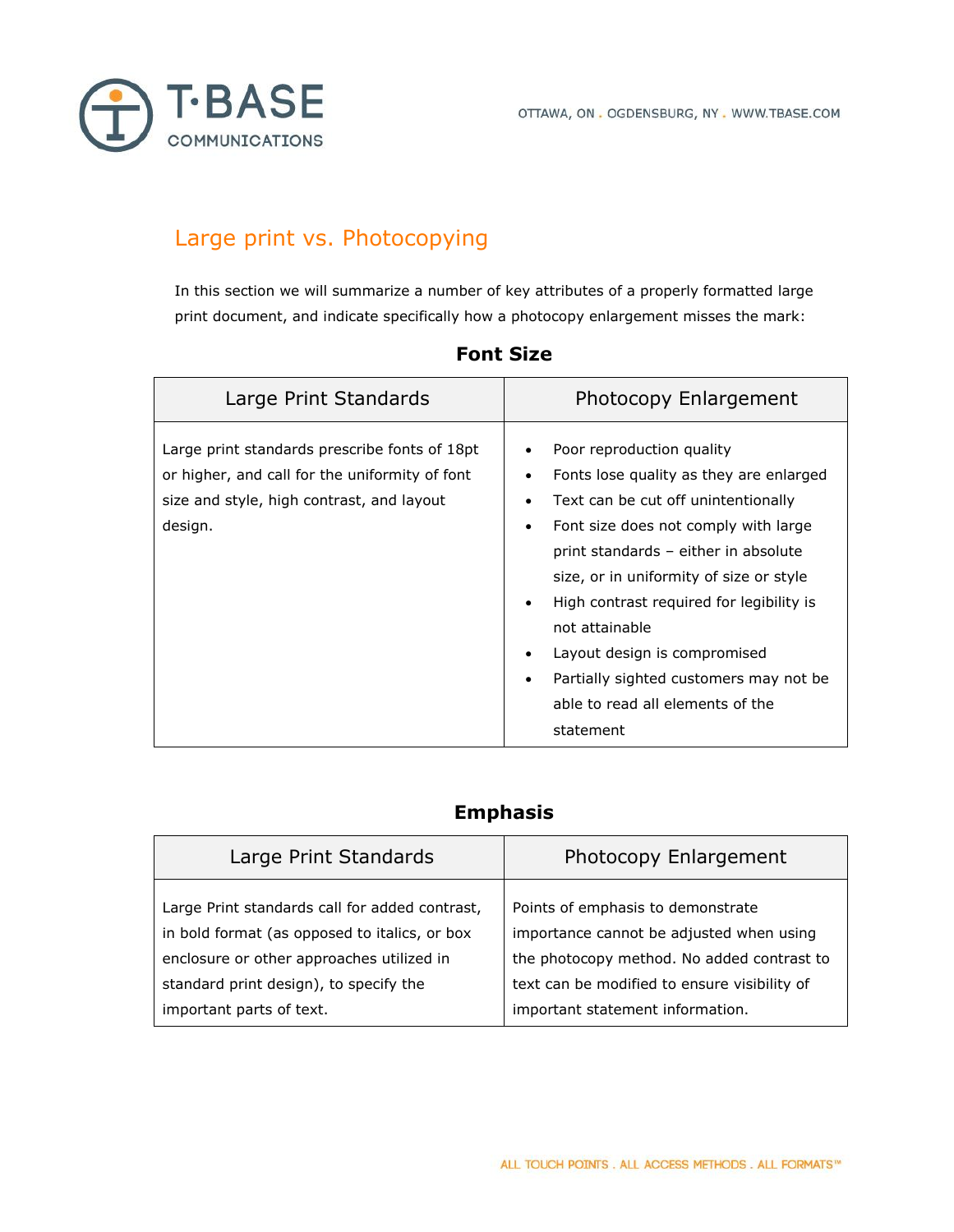

### **Leading**

| Large Print Standards                                                                                                                                    | Photocopy Enlargement                                                                                                                                                                                                                                                                                                                           |
|----------------------------------------------------------------------------------------------------------------------------------------------------------|-------------------------------------------------------------------------------------------------------------------------------------------------------------------------------------------------------------------------------------------------------------------------------------------------------------------------------------------------|
| Large Print Standards call for spacing<br>between lines of at least 40% (known as<br>"leading") to accommodate better flow and<br>comprehension of text. | Space between lines cannot be modified<br>individually. Leading adjustments are made<br>throughout the entire document when blown<br>up, rather than certain areas where they are<br>needed, and the photocopy method<br>compromises' the clarity and contrast of the<br>entire document in this important aspect of<br>print design - leading. |

#### **Font Type**

| Large Print Standards                         | Photocopy Enlargement                       |
|-----------------------------------------------|---------------------------------------------|
| Here, standards prescribe use of a sans serif | Font types are not changed or adjusted      |
| font that declutters the text and gives the   | when using the photocopy method. They       |
| illusion of larger text without additional    | are simply enlarged; Enlargement of font is |
| space, and is thus most clear and concise for | not more visually appealing or easier to    |
| readers who are partially sighted.            | read among partially sighted customers. It  |
| Uniformity of font style is another important | simply makes cluttered text and design      |
| consideration.                                | bigger; it does not enhance readability.    |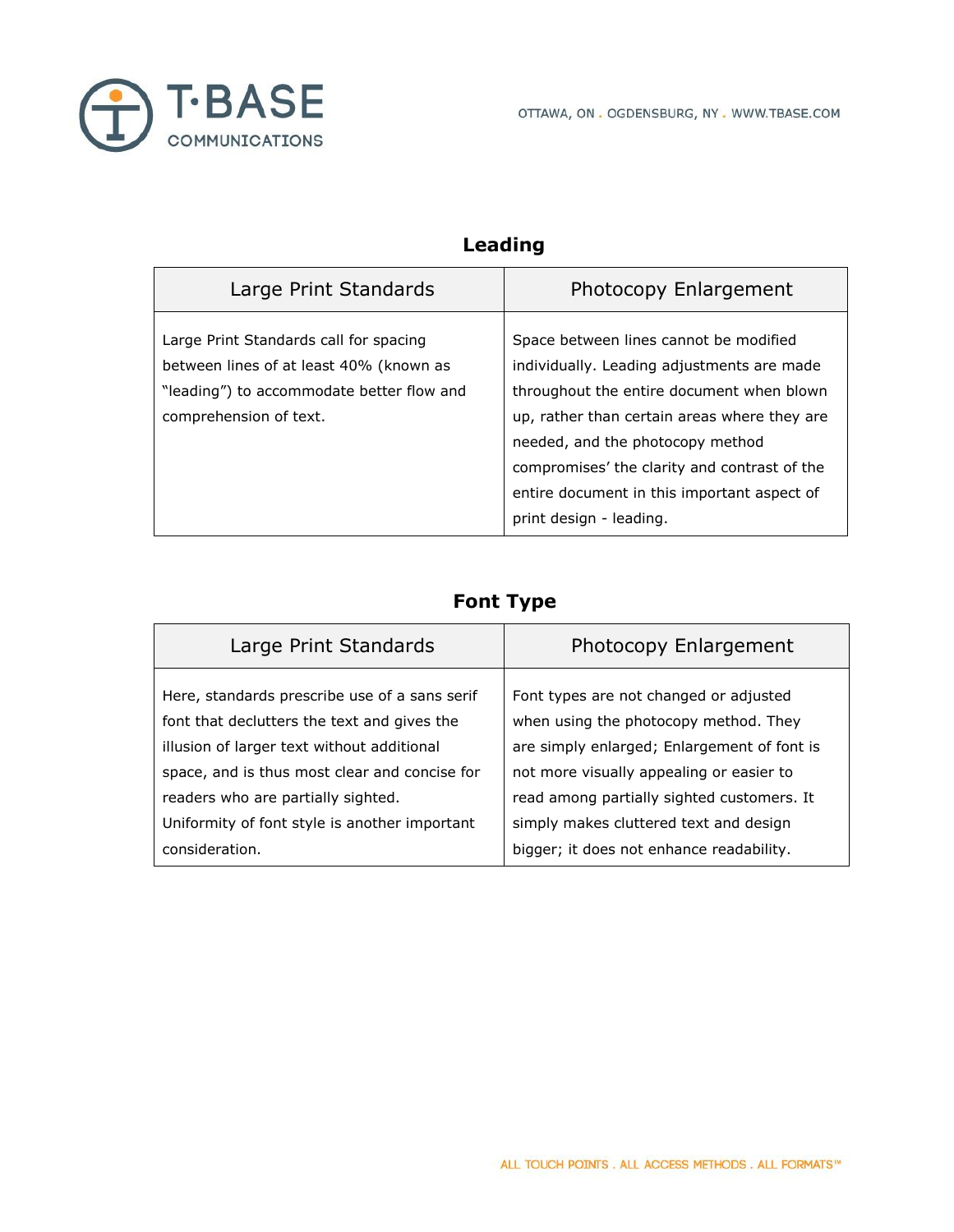

| Large Print Standards                                                                | Photocopy Enlargement                                                                                                                                                                                         |
|--------------------------------------------------------------------------------------|---------------------------------------------------------------------------------------------------------------------------------------------------------------------------------------------------------------|
| Graphs that contain important data are.<br>presented in a narrative, linear fashion. | Data in charts and graphs is not<br>represented in an accessible fashion -<br>it is just made larger<br>This information is therefore at risk of<br>being completely missed by partially<br>sighted customers |

### **Charts and Graphs**

### **Justification**

| Large Print Standards                                                                                                                                                                                                         | Photocopy Enlargement                                                                                                                                                     |
|-------------------------------------------------------------------------------------------------------------------------------------------------------------------------------------------------------------------------------|---------------------------------------------------------------------------------------------------------------------------------------------------------------------------|
| Large print standards prescribe the use of<br>consistent left justification, and prohibit the<br>use of columnar layout styles. Columnar<br>information is "linearized" and presented in<br>consistent left justified format. | Adjustments to justification cannot be<br>made; if the original document uses mixed<br>justification, and/or columns, then so too<br>will the photocopy enlarged version. |

#### **Orientation**

| Large Print Standards                                                                                                                                          | Photocopy Enlargement                                                                                                                                                                |
|----------------------------------------------------------------------------------------------------------------------------------------------------------------|--------------------------------------------------------------------------------------------------------------------------------------------------------------------------------------|
| Page orientation is chosen based on the<br>nature of the information being presented,<br>and the nature of the assistive device                                | Page orientation can be modified, however<br>compromise in size and contrast is made. It<br>is difficult to maintain the layout of text<br>when orientation is made because the text |
| preferred by the low vision reader. This said;<br>the majority of customers prefer portrait<br>layout for documents such as bills and<br>financial statements. | can be cut off with improper margin<br>justification. In order to adjust accordingly,<br>the size of the text must be compromised.                                                   |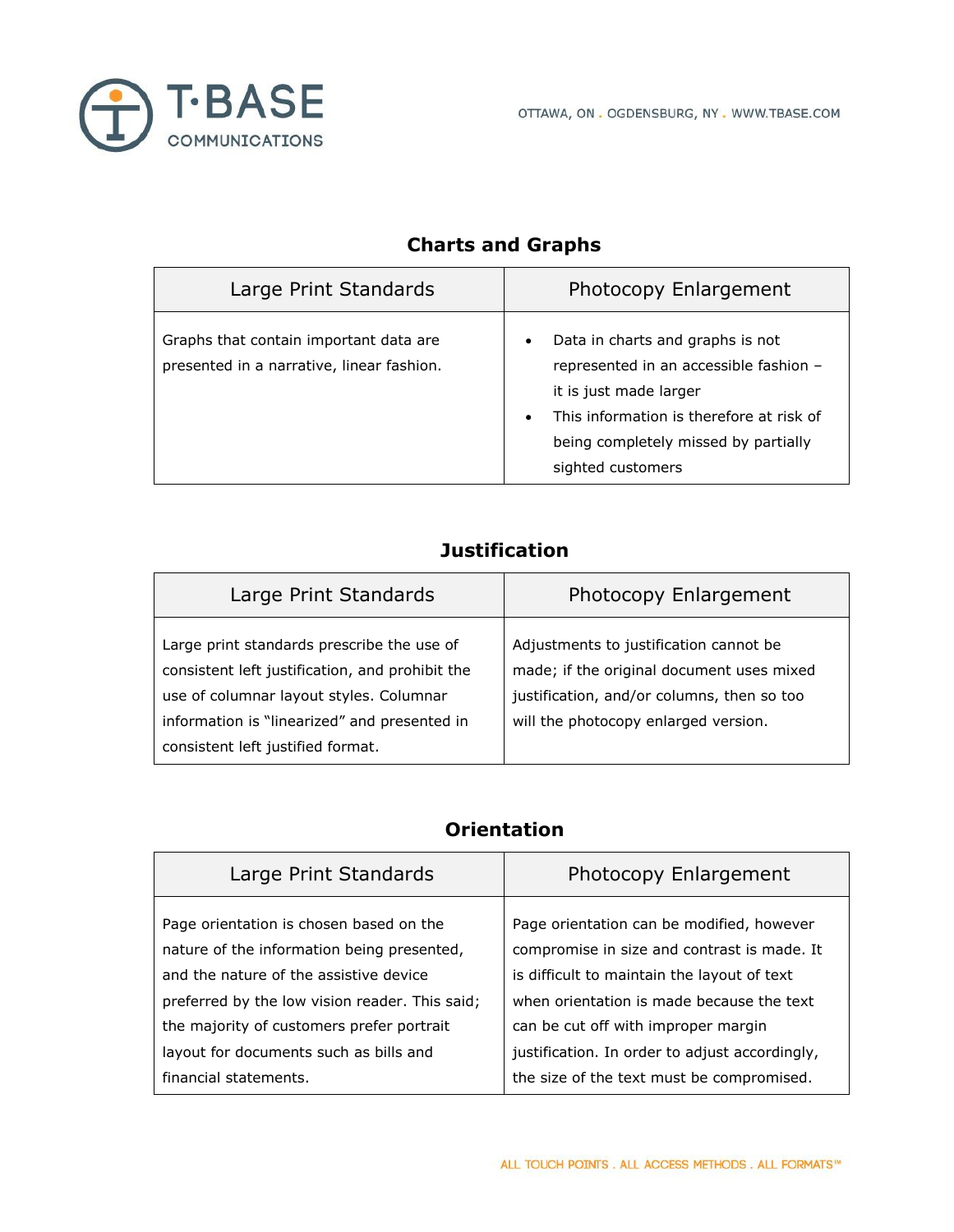

### **Brand / Logo**

|                        | Large Print Standards                                                                                                         | Photocopy Enlargement                                                                                                                                     |
|------------------------|-------------------------------------------------------------------------------------------------------------------------------|-----------------------------------------------------------------------------------------------------------------------------------------------------------|
| $\bullet$<br>$\bullet$ | Branding is represented in narrative.<br>Appropriate use of black and white<br>contrast is used to render graphical<br>logos. | Does not accommodate appropriate use of<br>high contrast black and white for graphical<br>logos and thus they are not visible or<br>accessible to reader. |

| Large Print Standards                                                                                                                                                                                                                                                                                                                                                                                                                                                   | Photocopy Enlargement                                                                                                                                                                                                                                        |
|-------------------------------------------------------------------------------------------------------------------------------------------------------------------------------------------------------------------------------------------------------------------------------------------------------------------------------------------------------------------------------------------------------------------------------------------------------------------------|--------------------------------------------------------------------------------------------------------------------------------------------------------------------------------------------------------------------------------------------------------------|
| Any disclosure information, terms and<br>conditions, or legal information, (usually<br>found on the back of the original first<br>page in very small print), is extracted,<br>formatted and printed at the end of the<br>large print statement.<br>As pagination will differ from the<br>original, this formatting standard<br>ensures that the statement details will<br>remain uninterrupted and that the<br>important disclosure information is fully<br>accessible. | Disclosure material (terms and conditions,<br>legal information) is not presented in a<br>format that is easily read by partially<br>sighted customers for the same reasons as<br>referenced in "Font Size", "Leading",<br>"Justification" and "Font Style". |

#### **Disclosure Information**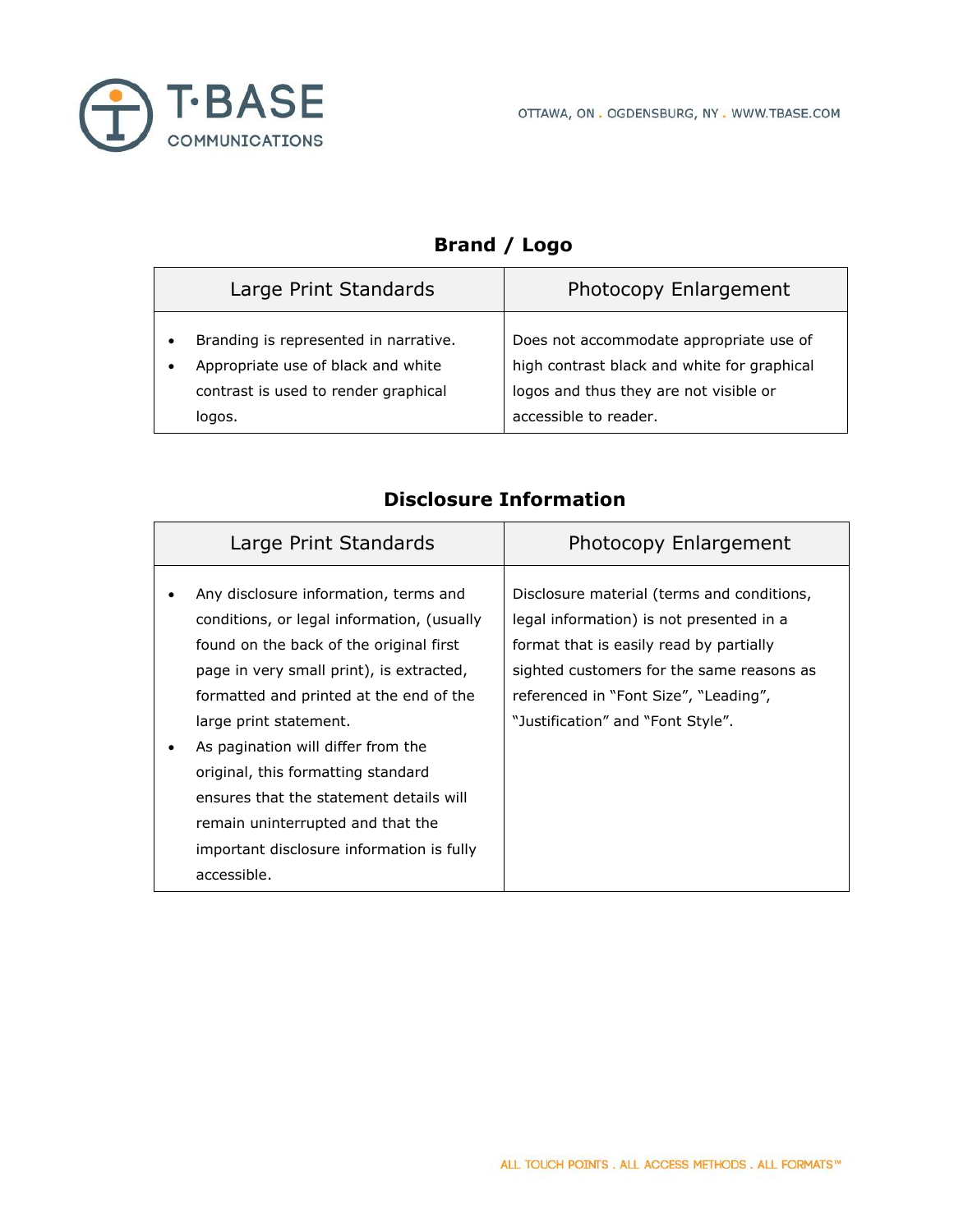

| Large Print Standards                                                                                                                                                                                                                                                                                                                                                                         | Photocopy Enlargement                                                                                                                                                            |
|-----------------------------------------------------------------------------------------------------------------------------------------------------------------------------------------------------------------------------------------------------------------------------------------------------------------------------------------------------------------------------------------------|----------------------------------------------------------------------------------------------------------------------------------------------------------------------------------|
| Large print standards call for the use of<br>specific paper weight and binding (70 lbs or<br>higher) to ensure no bleed through which<br>heavily diminishes readability. Larger<br>documents (over 30 sheets) are xerox paper<br>produced on industry standard paper weight<br>and size to ensure quality representation and<br>cerlox bound to increase usability with<br>assistive devices. | The information is presented on larger<br>paper, and is not bound, resulting in an<br>unwieldy format which can create difficulties<br>in manipulation, readability and storage. |

#### **Final Format Presentation**

### **Remittance Forms, Tear offs and/or Coupons**

| Large Print Standards                         | Photocopy Enlargement                      |
|-----------------------------------------------|--------------------------------------------|
| A line of text may be strategically inserted  | Notification of the location of remittance |
| according to standards in the large print     | forms; tear offs and / or coupons are not  |
| statement to clearly direct the reader to the | communicated, and therefore missed         |
| location of the remittance form, which        | completely by partially sighted readers.   |
| necessarily is rendered in conventional print | Photocopy enlargement also enlarges        |
| to ensure it can be processed by remitting    | remittance form, which creates special     |
| organization.                                 | handling issues for receiving organization |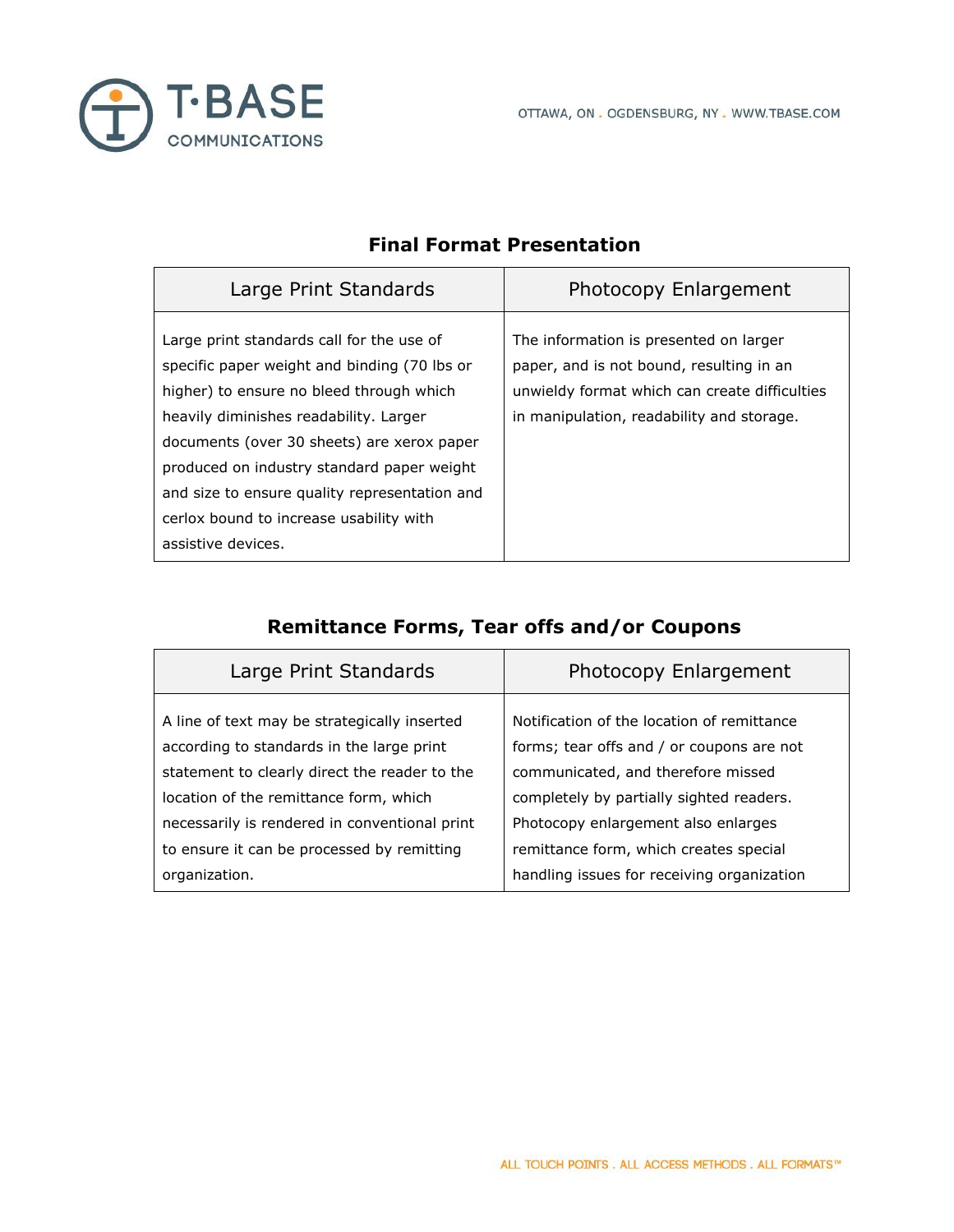

| Large Print Standards                                                                     | Photocopy Enlargement                                                                                                          |
|-------------------------------------------------------------------------------------------|--------------------------------------------------------------------------------------------------------------------------------|
| An insert will be printed in the same format<br>as the statement for maximum readability. | Notification of insert material is not<br>communicated and can therefore be missed<br>completely by partially sighted readers. |

#### **Inserting Materials Specific to a Product Special Offer**

### About us

T-Base has developed and refined large format guidelines that are a direct result of consultations with large print users and the leading low vision organizations that represent them. Over many years of development and refinement we have incorporated their valued feedback for usability and readability preferences, accommodating changes in access methods and assistive technology – and this experience is embodied into every single large print statement and document produced.

T-Base is the North American leader in the design, production and delivery of information in formats fully accessible to, and preferred by, your blind, deafblind, low vision and print disabled customers. Specializing in the provision of alternate format communication solutions, T-Base Communications assists leading education institutions, government and Fortune 100 organizations in communicating with their students, constituents and customers who are unable to access information in conventional print.

At T-Base, it has been our longstanding mission to help our customers communicate effectively with their blind and partially sighted customers in a timely and accurate fashion, with the same level of quality, privacy and service enjoyed by their sighted customers.

We are your full service accessible communications department.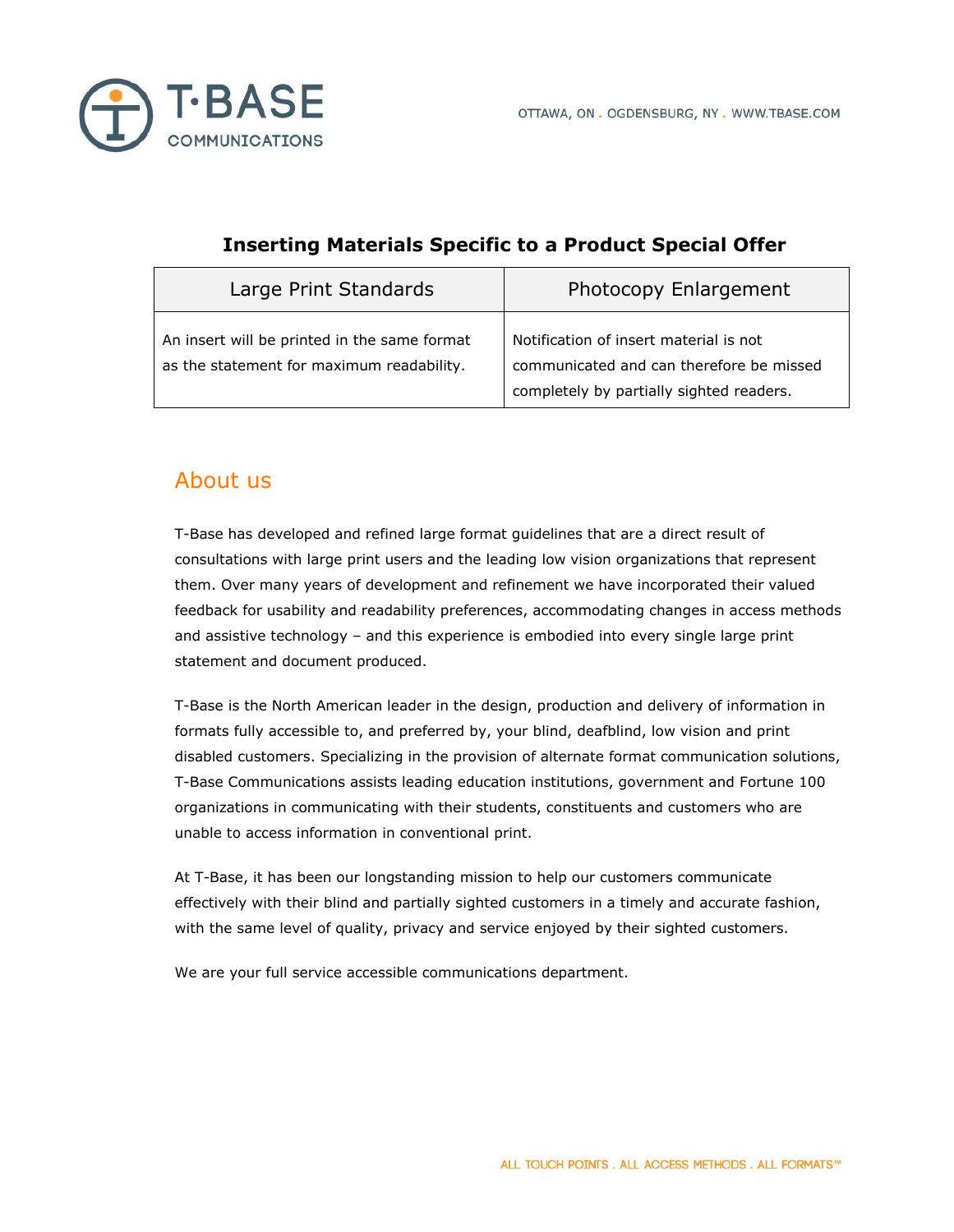

## The Results Are In

The following data constitutes the results of a large print survey of a sampling of partially sighted individuals which outline their preferences for reading and clarity of large print statement design.

Here is a summary of those findings:

- · Portable Print Magnification Systems are the top Assistive Technologies preferred by partially sighted people
- · 97% of those surveyed preferred between 15-20pt font size and 85% preferred accessible (sans serif) fonts such as Arial and Verdana.
- · Identified by over half of those surveyed, the preferred line spacing is 40% between lines, something that cannot be produced in a photocopy
- · An overwhelming 97% preferred an accessible black and white logo type (only achieved with large print formatting) with a minority of only 3% citing grey scale – which is achieved through photocopying.
- · 91% of low vision respondents preferred emphasis on important information in a statement such as outlined with bold font (something that can only be achieved by incorporating large print standards).